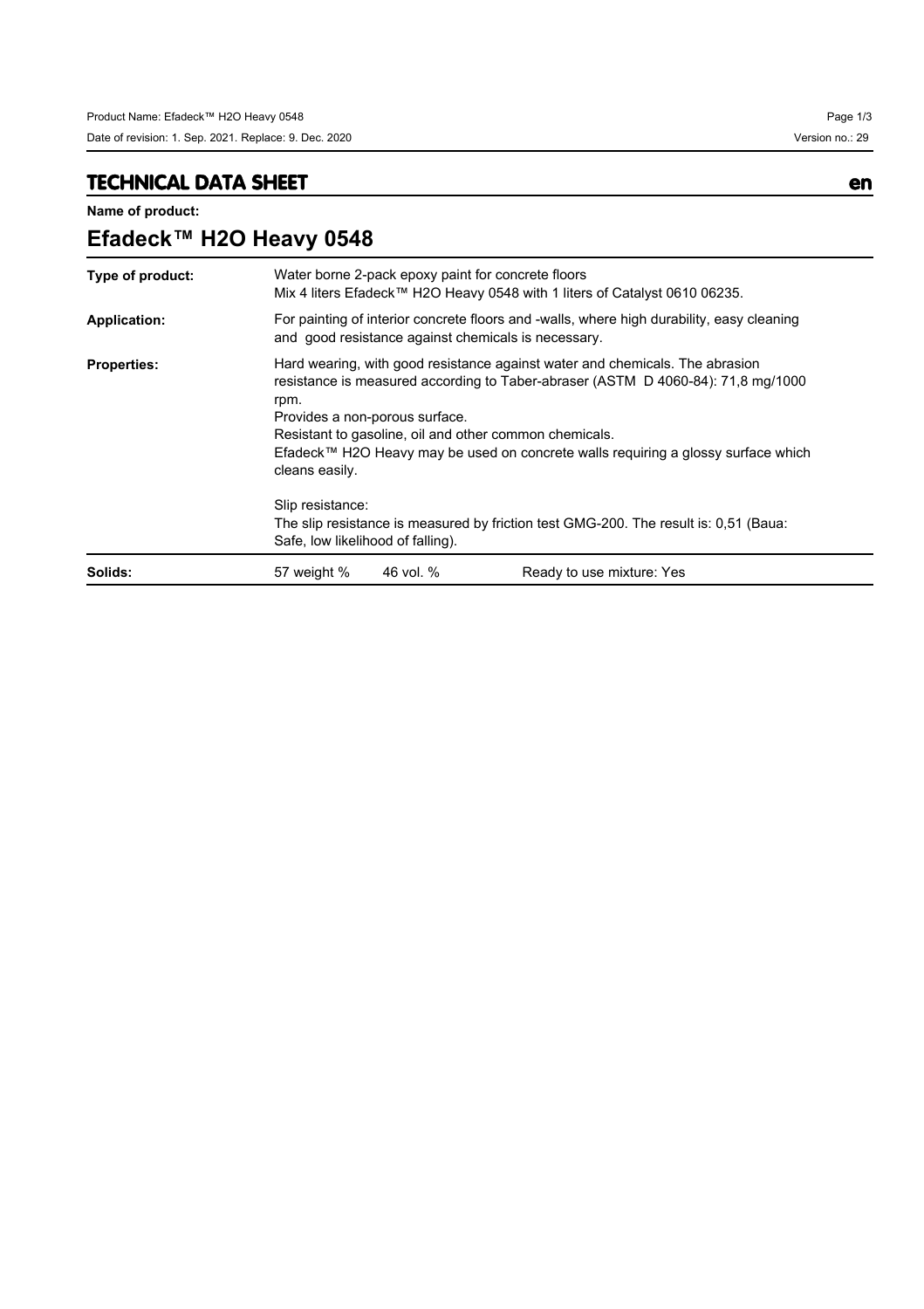| Pre-treatment: | <b>UNPAINTED FLOOR:</b><br>The floor must be clean and dry - max. 10 % RH. The temperature of the floor has to<br>be at least 3°C above the dew point.                                                                                                                                                                                                                                                                                                                                                                                                                                                                                                                                                                                                                                                                                                  |
|----------------|---------------------------------------------------------------------------------------------------------------------------------------------------------------------------------------------------------------------------------------------------------------------------------------------------------------------------------------------------------------------------------------------------------------------------------------------------------------------------------------------------------------------------------------------------------------------------------------------------------------------------------------------------------------------------------------------------------------------------------------------------------------------------------------------------------------------------------------------------------|
|                | Please note: Floors to which curing have been applied cannot be painted with Efadeck<br>™, since the curing will affect the adhesion of the paint.                                                                                                                                                                                                                                                                                                                                                                                                                                                                                                                                                                                                                                                                                                      |
|                | If the surface is very dense and compact and the paint difficult penetrates, then the<br>surface must be sanded first. Perform test with water drop (see below).                                                                                                                                                                                                                                                                                                                                                                                                                                                                                                                                                                                                                                                                                        |
|                | PRIMING:<br>Then Efadeck™ H2O Heavy, diluted with 10% of water, is applied:<br>Mix Efadeck™ H2O Heavy with Catalyst 0610 06235 in the ratio 4:1.<br>After thorough stirring 10% of water is added.<br>A brush or a broom is preferable for application of the priming coat.                                                                                                                                                                                                                                                                                                                                                                                                                                                                                                                                                                             |
|                | NB! By painting on self-compacting concrete / self levelling compound the first layer<br>has to be diluted 50 % with water and the second layer by 25 %. The toplayer must not<br>be diluted.                                                                                                                                                                                                                                                                                                                                                                                                                                                                                                                                                                                                                                                           |
|                | FINAL TREATMENT:<br>Apply a second coat of Efadeck™ H2O Heavy mixed with catalyst after min. 4-6 hours<br>but max. 24 hours drying time. If preferred, this coat may be applied with a roller.                                                                                                                                                                                                                                                                                                                                                                                                                                                                                                                                                                                                                                                          |
|                | ATTENTION! Efadeck™ H2O Heavy must NOT be diluted with water in the final<br>treatment. This may cause poor water resistance and chemical resistance.                                                                                                                                                                                                                                                                                                                                                                                                                                                                                                                                                                                                                                                                                                   |
|                | Please be advised that Efadeck™ works best at temperatures >15°C and RH <85%.<br>Lower temperatures and/or higher humidity may significantly extend the drying time and<br>may change the properties of the paint.                                                                                                                                                                                                                                                                                                                                                                                                                                                                                                                                                                                                                                      |
|                | PREVIOUSLY PAINTED FLOORS:<br>Please contact our technical department for advice.<br>Efadeck™ H2O Heavy will adhere well to floors, previously painted with Efadeck™,<br>series 0451. Must be sanded before treatment to achieve adhesion.                                                                                                                                                                                                                                                                                                                                                                                                                                                                                                                                                                                                              |
|                | <b>GRINDING OF CONCRETE FLOORS:</b><br>Prior to painting a concrete floor, it is necessary to check if the concrete will allow the<br>paint to penetrate and adhere. This may be done by placing drops of water on the<br>concrete surface and observe if the drops remain as pearls on the surface, or if the<br>concrete surface absorbs the water. If the water penetrates the concrete surface, the<br>floor will be ready to paint after cleaning and vacuuming. If the water remains as pearls<br>on the surface of the concrete, the concrete must be ground with a suitable floor<br>grinder or shot blasted. The grinding must be through enough to allow the water<br>droplets to penetrate into the concrete.<br>WALLS:<br>The base surface should be clean and free of dust. Application is done in the same<br>way, as on concrete floors. |

## **Application:**

 $\overline{\phantom{0}}$ 

**Method: Recommended viscosity: Thinner:**

Brush and roller No thinning required

Attention! DO NOT dilute Efadeck H2O Heavy with water in final treatment and it must be applied in thin layers!